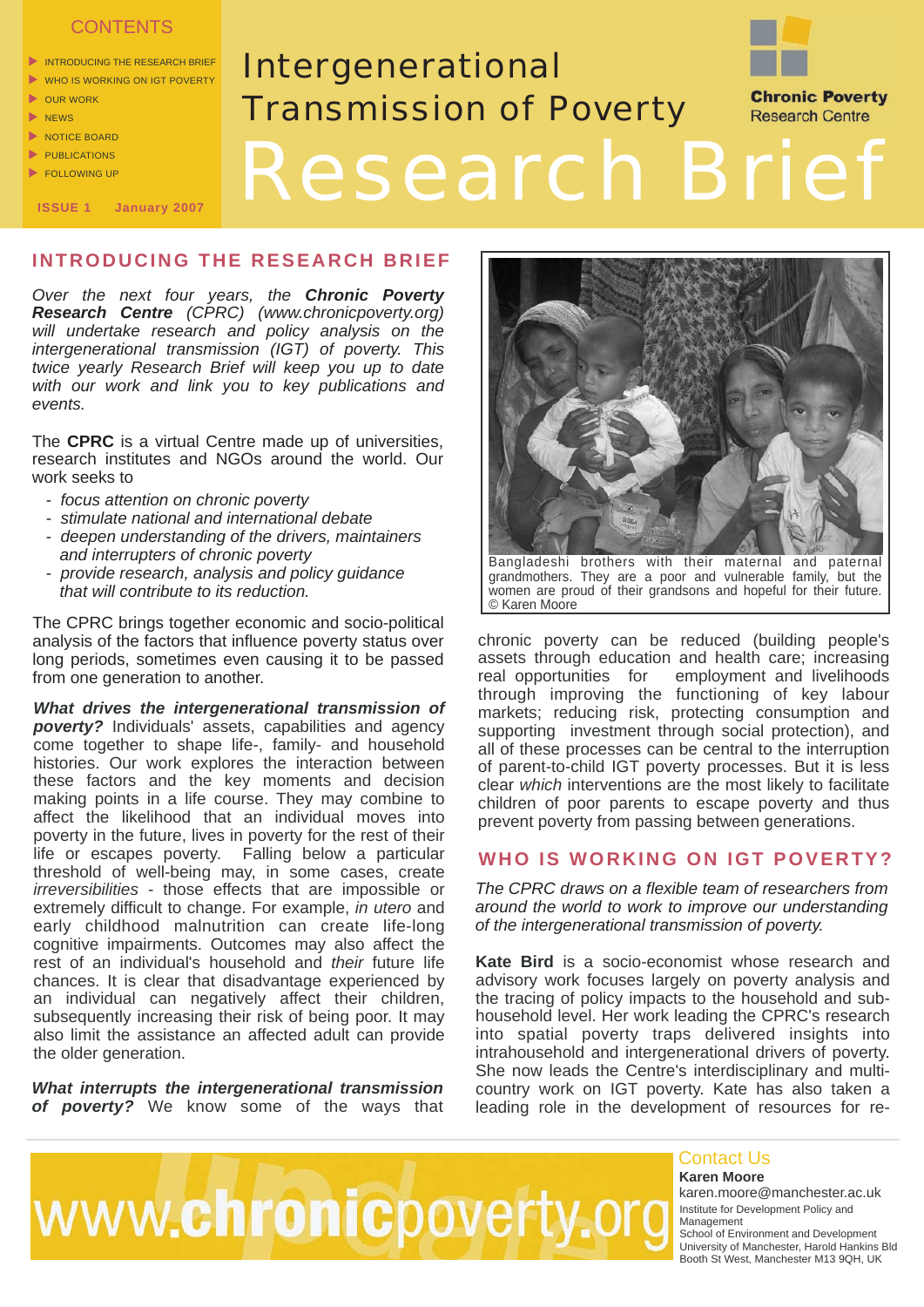searchers wishing to use life history methods and for those wishing to engage effectively in policy processes. She works mainly in Sub-Saharan Africa (particularly in Uganda and Kenya) and has supported the development of Kenya's own Chronic Poverty Research Centre.

**Caroline Harper** is an anthropologist whose doctoral research in Northern Thailand has been followed by a sustained focus on child poverty. Caroline worked with the UN in China on anti-poverty programmes and then with Save the Children on poverty, economic adjustment and participation - mainly in South East Asia. This work ran alongside a directorship role of CHIP (Childhood Poverty Policy and Research Centre) and co-directorship of Young Lives, a longitudinal study of childhood poverty. She has brought this experience to her role as Associate Director of the CPRC, where she leads on Policy Engagement and Health, and con-

he leads on Policy Engagement and Health, and con-

#### **Kate Bird** k.bird@odi.org.uk

#### **► Caroline Harper** c.harper@odi.org.uk

 Poverty and Inequality Cluster Poverty and Public Policy Group Overseas Development Institute 111 Westminster Bridge Road London, SE1 7JD, UK

 Poverty and Inequality Cluster Poverty and Public Policy Group Overseas Development Institute 111 Westminster Bridge Road London, SE1 7JD, UK

## **OUR WORK**

*Poverty is not simply transferred as a 'package' from one generation to the next. Instead a complex set of factors contribute to the likelihood of a person being poor at some point in their life, and influence the likelihood of that they will become chronically poor, or experience 'irreversabilities'. The CPRC has developed frameworks to examine IGT poverty in developing countries (Moore, 2001; Harper et al., 2003; Moore 2004 & 2005; Bird 2006 - see below) to disentangle this complexity, and identify priorities for policy and intervention.* 

Several of the questions set out in **Karen Moore's** 2001 Working Paper remain essential for the work we will do over the next 4 years:

- What are the benefits of an approach which focuses on intergenerational factors rather than on individuals?
- Could a focus on IGT poverty encourage a more holistic approach to development policy?
- Do policies to limit IGT poverty risk undermining human rights?
- Are the drivers of IGT poverty different to those of persistent and chronic poverty?

Our **future research** will draw on a range of methods to explore these questions, but panel data and life history analysis will be central. Studying long-run phetributes to work on IGT poverty.

**Karen Moore** is a social development specialist who takes a multi-disciplinary approach to her work with the CPRC, and has a particular interest in poverty and wellbeing in childhood and youth. Her work has spanned a range of topics, including poverty concepts, disability, gender, and microfinance. She has been centrally involved in developing frameworks for understanding IGT and life course poverty, and has developed an interest in the key transitions during adolescence. Karen has research experience in Bangladesh, Pakistan and South Africa.

**David Neves** is a psychologist with an interest in human development and the microdynamics of social change. His recent work on vulnerability, labour markets and social protection focuses on improving understanding of the determinants, mediators and trajectories of poverty in South Africa.

#### **Karen Moore**

 karen.moore@manchester.ac.uk Institute for Development Policy and Management School of Environment and Development University of Manchester Harold Hankins Building, Booth St West Manchester M13 9QH, UK

**David Neves** dneves@uwc.ac.za

 Programme for Land and Agrarian Studies University of the Western Cape Private Bag X17 Bellville, 7535, South Africa



grandfather in rural Zimbabwe raising his granchildren. Some are AIDS orphans, others have parents in the city too poor to support them, to visit or to send remittances. Poverty prevents the grandparents from accessing health care leaving them debilitated by treatable illnesses. Unable to cultivate their land effectively, they rely on food aid for much of the year. Makoni, Zimbabwe © Kate Bird

nomena provides researchers with a set of unique challenges and a series of **Methodological Notes** have been commissioned to provide 'how to' and 'when to/ when not to' guides on using different methods and forms of analysis.

**Jere Behrman** (University of Pennsylvania) has produced a Methodological Note on how **micro data** 

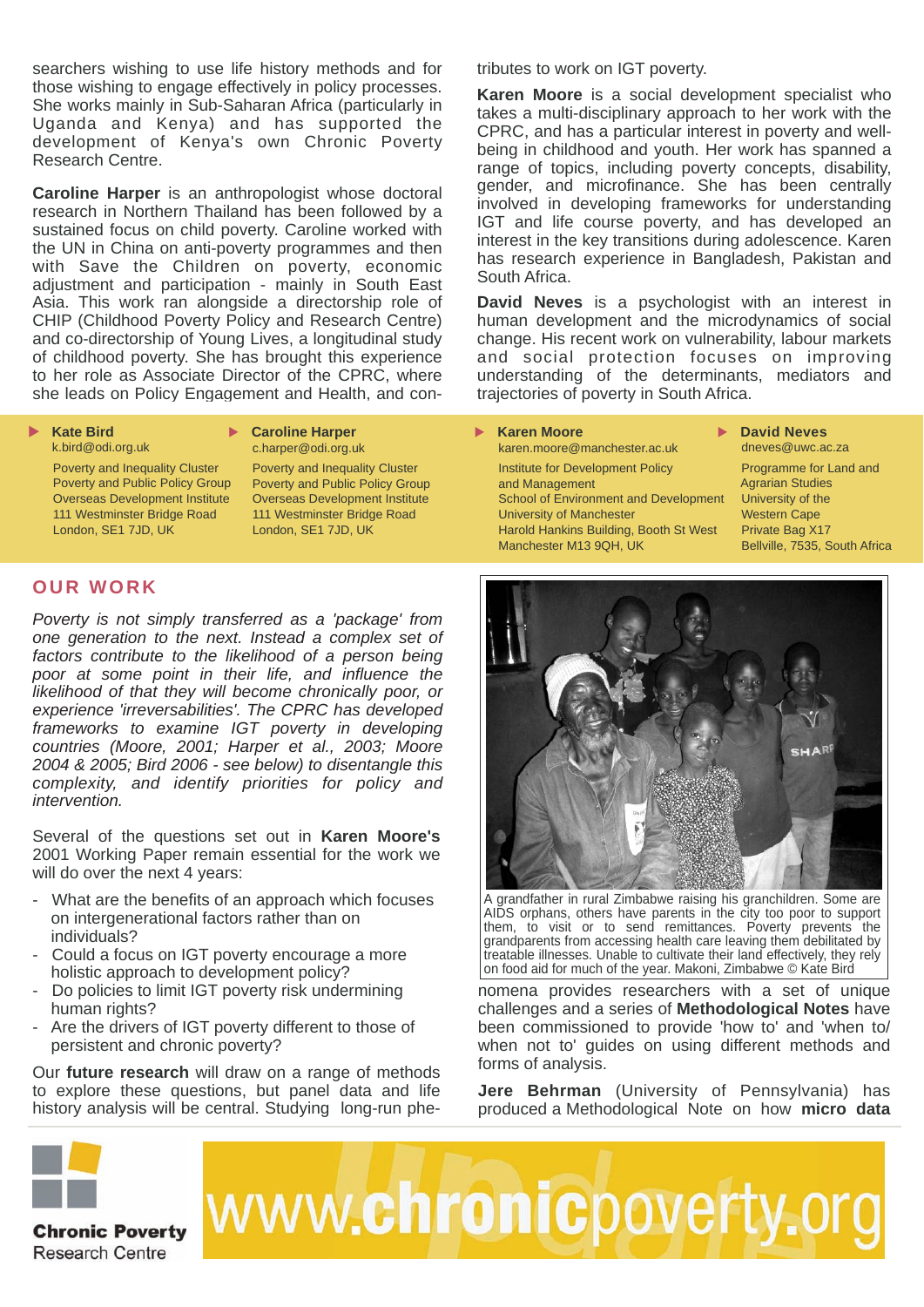may provide information on the factors which drive and maintain poverty across generations. Micro data sets can include: panel data, parent-child studies, life histories, family histories, cohort studies using time series of cross-sectional data, experimental and "quasiexperimental" data. Given data limitations in many developing countries, the paper focuses on what this range of data options and related analytical techniques have to offer.

See: http://www.chronicpoverty.org/pdfs/68Behrman.pdf

**Stephen Jenkins** and **Thomas Siedler** (ISER, University of Essex) have produced a Methodological Note focusing on the **analysis of panel data** in researching IGT poverty. Their paper outlines the data requirements and the advantages and disadvantages of panel data and they review estimation methods, before identifying developing country panels which meet the data requirements for meaningful IGT-related research.

This series will be extended with Methodological Notes on the collection and use of **recall data**, **life histories** and **family histories** in the study of intergenerational transmission of poverty.

**Jenkins** and **Siedler** have also recently produced a paper reviewing research into **IGT poverty in OECD countries**. They found that there is strong evidence that growing up poor has a negative impact on future life chances but the degree of impact depends on the variables that are explored and the analytical approach. The authors suggest that work in the US may be useful for generating hypotheses for work elsewhere, but that local specificity is important so care needs to be taken in transferring findings from the US to other contexts.

We are currently launching several new research projects. Themes include the importance of **physical assets**, **human capital assets** and **conflict** as drivers in the intergenerational transmission of poverty. Specific projects are being launched in **Bangladesh**  and **Uganda** - and we will report on progress later this year.

# **NEWS**

**Youth and Development: Learning the Lessons of the World Development Report 2007** was hosted by ODI, Peacechild International, CPRC and APGOOD on 5th December 2006 at Portcullis House, London. Speakers: Rt Hon Hilary Benn (MP, Secretary of State for International Development, UK) and Andrew Mitchell (MP, Shadow Secretary of State for International Development, UK). The meeting discussed issues raised by the World Bank's World Development Report 2007 'Development and the Next Generation', and explored whether youth-related issues are on government and donor agendas. There were discussions about appropriate policy responses and the



This woman is brewing home made beer for local sale. Selling beer has enabled her to augment her income and educate all her children. One of her adult children has become a teacher illustrating the importance of education as an interrupter of IGT poverty. Makoni, Zimbabwe © Kate Bird

roles to be played by the wider development community, including researchers, NGOs and young people themselves. See link:

www.odi.org.uk/PPPG/poverty\_and\_inequality/events.ht ml

**1.3 Billion Youth: Is the Research and Policy Community Prepared?** This roundtable was hosted by ODI, CPRC and Peacechild on 21 November 2006 at the Overseas Development Institute. See link:

www.odi.org.uk/PPPG/poverty\_and\_inequality/events.ht ml

The *World Development Report 2007* **'Development and the Next Generation'** was launched in September 2006. The report suggests that governments in the developing world should invest more in their young people, which now number more than 1.3 billion - more than at any time in history. If they do not, the countries risk falling behind in the global economy and experiencing serious social tension. Many developing countries have a fantastic opportunity to capitalise on a demographic dividend with proper investment - given the large number of youth set to move into the labour force. The report identifies five critical lifecourse transition periods during adolescence and youth that can be examined through the policy lenses of opportunities, capabilities and second chances.

o *Learning period* - the period from childhood to adolescence is critical for learning. Inadequate training during this crucial period is very costly, if even possible at all, to reverse later in life.

o *Work transition* - the transition from school to work needs to be smooth so that the skills learned in school can be put to productive use, so as to minimise youth disaffection.

o *Health risks* - adolescence is a period of exploration. Youth commonly first experience sex, drugs and alcohol

www.chronicpoverty.org



**Chronic Poverty Research Centre**